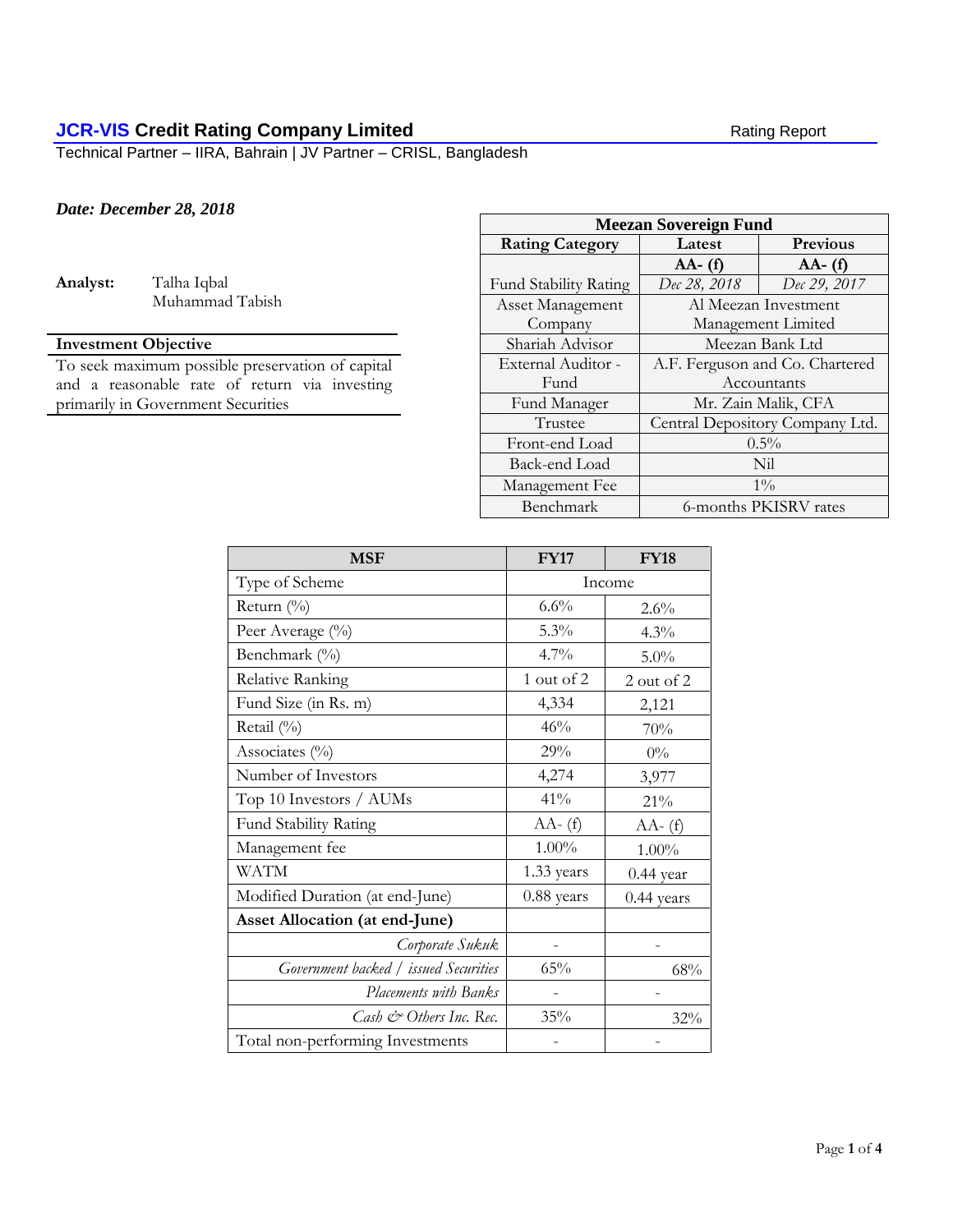## **JCR-VIS Credit Rating Company Limited**

Technical Partner – IIRA, Bahrain | JV Partner – CRISL, Bangladesh



Meezan Sovereign Fund (MSF) is an open ended Shariah compliant sovereign fund designed to offer competitive returns to investors through deploying resources primarily in government backed Shariah compliant debt securities. During FY18, net assets declined to Rs. 2.1b (FY17: Rs. 4.3b) owing to the high redemptions by associates.

| Description                                                                                                                 | Min.<br>Rating | Min-Max<br>Limits |                          |
|-----------------------------------------------------------------------------------------------------------------------------|----------------|-------------------|--------------------------|
| Shariah compliant fixed<br>income Government securities<br>(including sukuks)                                               | N/A            | $70\% - 100\%$    |                          |
| Cash in bank accounts of<br>Islamic banks & Islamic<br>windows of conventional                                              | $A+$           | 25%               | 10%                      |
| banks. Government securities<br>with $\leq 90$ days maturity                                                                | A A            |                   | 30%                      |
| Shariah compliant spread<br>transactions in government<br>securities                                                        | N/A            | $0\% - 40\%$      |                          |
| Bank deposits in licensed<br>Islamic banks & Islamic<br>windows of conventional<br>banks                                    | AA             | $0\% - 15\%$      |                          |
| Any other Shariah compliant<br>government security                                                                          | N/A            | $0\% - 15\%$      |                          |
| Subject to SECP and other<br>regulatory approval,<br>investment in Shariah<br>compliant debt and money<br>market securities | N/A            |                   | $0\% - 30\%$<br>$($15m)$ |

**Table 1: Offering document (extract)**

# The Investment Committee (IC) comprises Chief Executive Officer (CEO), Chief Investment Officer (CIO), Head of Research, Head of Risk Management and fund managers. Decision making is done on consensus basis.

## **Asset Allocation**

#### **Table 2: Asset Allocation**

| <b>Asset Allocation</b>                  |        |        | $\lceil \text{Jun'}17 \rceil$ $\lceil \text{Un'}18 \rceil$ Average |
|------------------------------------------|--------|--------|--------------------------------------------------------------------|
| Government backed / issued<br>Securities | 65%    | $68\%$ | $71\%$                                                             |
| Cash                                     | $22\%$ | 30%    | $25\%$                                                             |

During FY18, Funds' asset allocation has largely remained in line with the stipulations of the offering document. Major holding at end-June'18 was concentrated in government backed instruments at 68% (June'17 – 65%) while remaining chunk of the portfolio was parked in cash and placements with banks.

#### **Credit Quality**

|  |  |  | Table 3: Credit Quality Summary- FY18 |  |
|--|--|--|---------------------------------------|--|
|--|--|--|---------------------------------------|--|

| <b>Credit Quality</b> | Average | Maximum | Minimum |
|-----------------------|---------|---------|---------|
| AAA                   | 81%     | 96%     | 72%     |
| AA+                   | $3\%$   | 17%     | $0\%$   |
| AA                    | $4\%$   | 10%     | $1\%$   |
| AA-                   | $5\%$   | 14%     | $0\%$   |
| $A +$                 | $4\%$   | 10%     | $0\%$   |

As per the credit risk criteria of JCR-VIS, funds with the FSR rating of AA- can deploy a maximum of 10% in A+ rated investment. Furthermore an exposure in investments rated two notches below the fund's rating is not allowed. The fund complied with the credit quality requirement during the outgoing year. On a month-on-month average,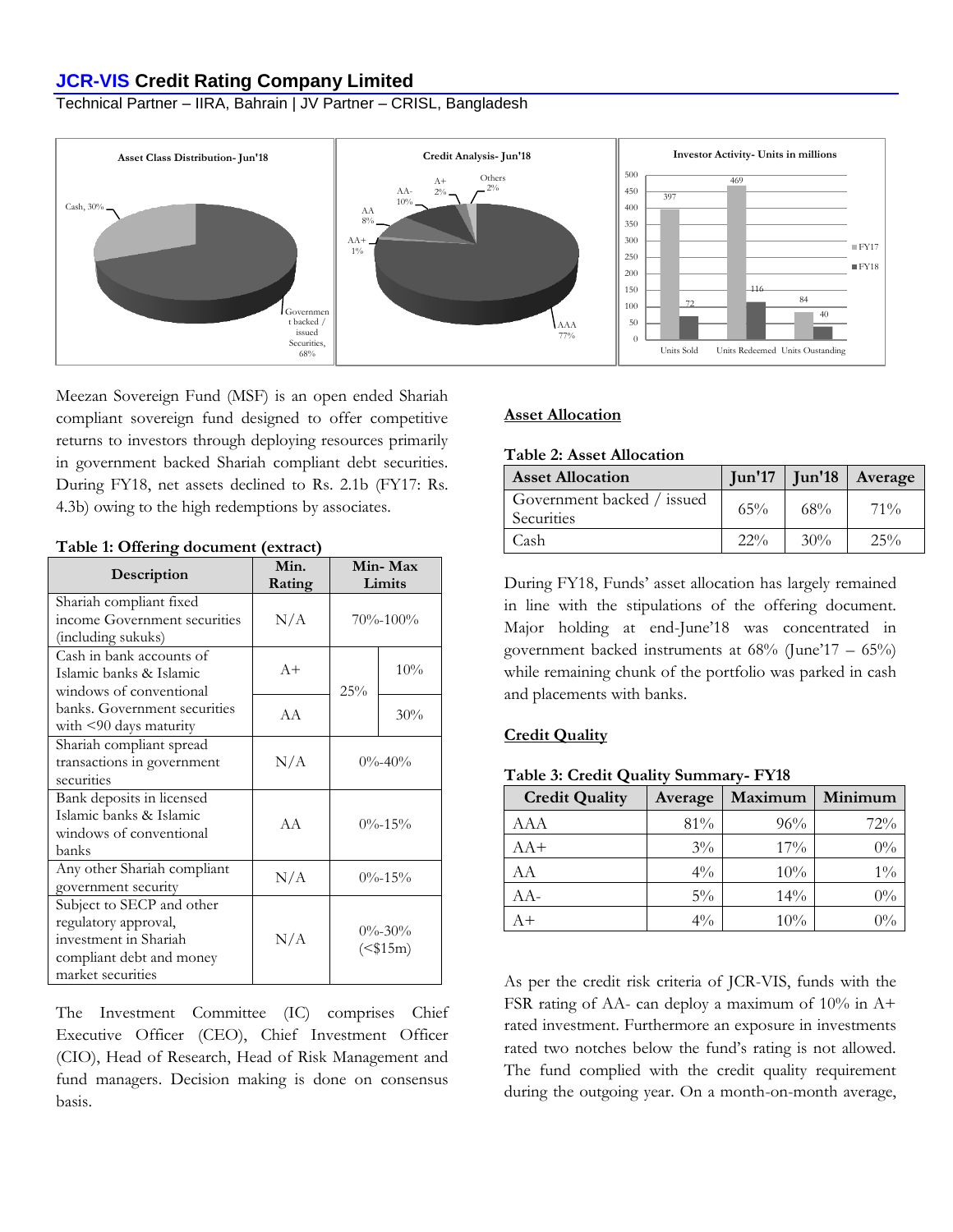# **JCR-VIS Credit Rating Company Limited**

Technical Partner – IIRA, Bahrain | JV Partner – CRISL, Bangladesh

around 81% of the fund's assets were deployed in AAA rated issue/issuer.

### **Market Risk**

#### **Table 4: Modified Duration**

| Month   | <b>Modified Duration (Days)</b> |
|---------|---------------------------------|
| July'17 | 248                             |
| Aug'17  | 234                             |
| Sept'17 | 201                             |
| Oct'17  | 256                             |
| Nov'17  | 245                             |
| Dec'17  | 288                             |
| Jan'18  | 237                             |
| Feb'18  | 226                             |
| Mar'18  | 197                             |
| Apr'18  | 179                             |
| May'18  | 150                             |
| Jun'18  | 161                             |

During the period under review, modified duration has consistently exceeded the 180 days criteria for an AArated fund; however since April 2018, the fund has become compliant with the requirements of the assigned ratings. Moreover, given the increasing interest rate scenario and low remaining time to maturity of existing GoP Ijara sukuks, the same is expected to remain low in the coming period. Maximum duration during FY18 was reported at 288 days at end-Dec'2017. Higher duration visà-vis was on account of non-availability of GoP Ijara Sukuk during previous year.

## **Liquidity Profile**

Sizeable portion of the fund base is provided by retail clients comprising 70% at end-June'18 (June'17- 46%). Given the weak returns posted by the fund, number of investors has declined significantly in FY18 to 3,977 from 4,274. Top-10 investor concentration improved to 21%  $(FY17: 41%)$  as at end- $FY18$  JCR-VIS